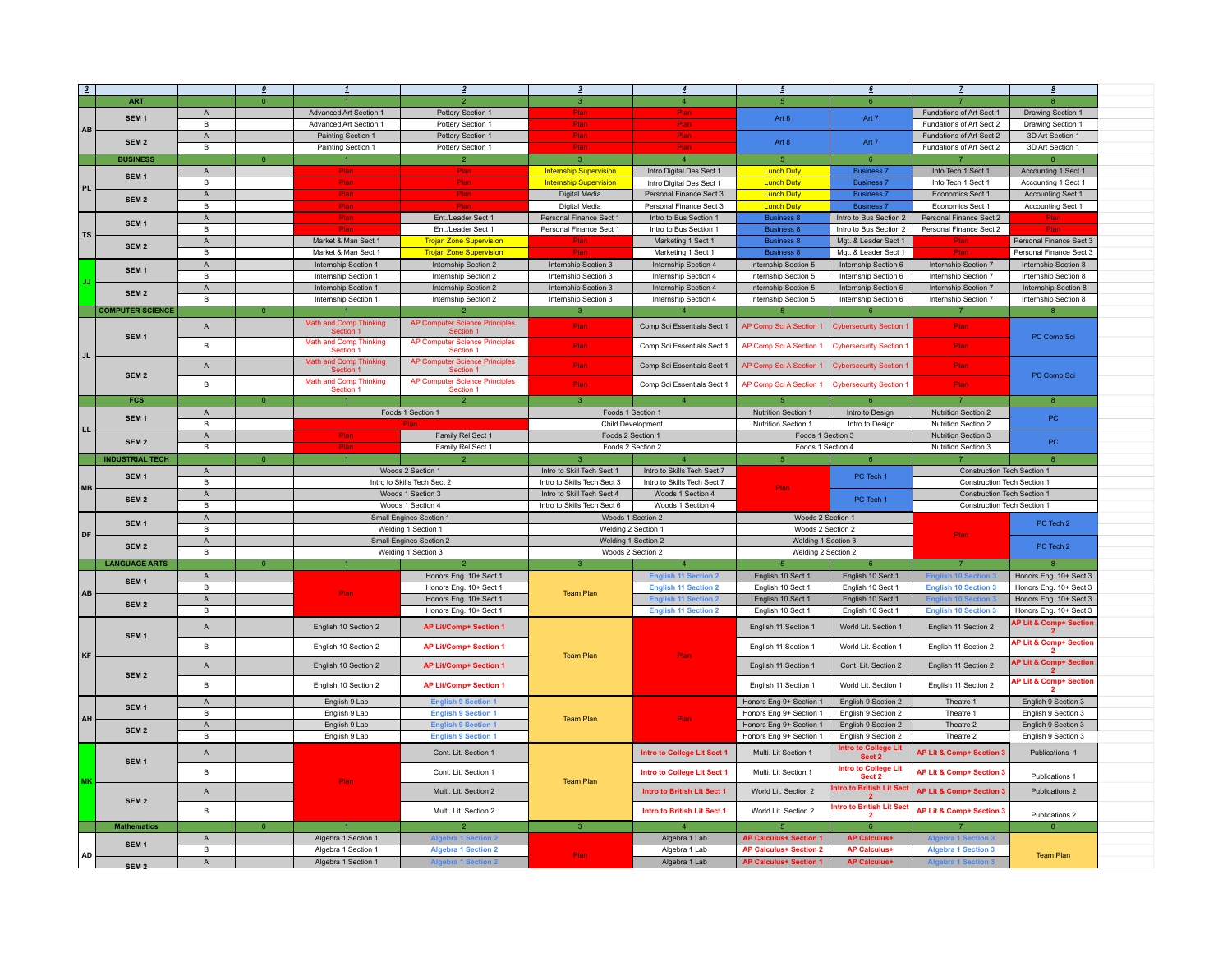|                        | JEW 4                                | B              |                | Algebra 1 Section 1           | <b>Algebra 1 Section 2</b> |                              | Algebra 1 Lab             | <b>AP Calculus+ Section 2</b>       | <b>AP Calculus+</b>         | <b>Algebra 1 Section 3</b>                     |                         |  |
|------------------------|--------------------------------------|----------------|----------------|-------------------------------|----------------------------|------------------------------|---------------------------|-------------------------------------|-----------------------------|------------------------------------------------|-------------------------|--|
|                        |                                      | $\mathsf{A}$   |                | Algebra 1 Section 4           | <b>Stats 1 Section 1</b>   |                              | Adv. Math+ Section 1      | Coll<br>e Ala Se<br>ction 2         | <b>Adv. Math+ Section 2</b> |                                                |                         |  |
|                        | SEM <sub>1</sub>                     |                |                |                               |                            | <b>College Alg Section 1</b> |                           |                                     |                             |                                                |                         |  |
| ΔH                     |                                      | B              |                | Algebra 1 Section 4           | <b>Stats 1 Section 1</b>   | <b>College Alg Section 1</b> | Adv. Math+ Section 1      | <b>College Alg Section 2</b>        | Adv. Math+ Section 2        | Plan                                           | <b>Team Plan</b>        |  |
|                        | SEM <sub>2</sub>                     | $\mathsf{A}$   |                | Algebra 1 Section 4           | <b>Stats 2 Section 1</b>   | <b>College Alg Section 1</b> | Adv. Math+ Section 1      | <b>College Alg Section 2</b>        | <b>Adv. Math+ Section 2</b> |                                                |                         |  |
|                        |                                      | $\overline{B}$ |                | Algebra 1 Section 4           | <b>Stats 2 Section 1</b>   | <b>College Alg Section 1</b> | Adv. Math+ Section 1      | <b>College Alg Section 2</b>        | Adv. Math+ Section 2        |                                                |                         |  |
|                        |                                      | $\mathsf A$    |                | <b>Ng 2 C &amp; S S</b>       |                            | <b>Algebra 2 Section 1</b>   |                           | <b>Algebra 2 Section 3</b>          |                             | Geometry Section 1                             |                         |  |
|                        | SEM <sub>1</sub><br>SEM <sub>2</sub> | B              |                | Alg 2 C & S Section 1         |                            | <b>Algebra 2 Section 2</b>   |                           | <b>Algebra 2 Section 4</b>          |                             | Geometry Section 1                             |                         |  |
| EJ                     |                                      | $\mathsf{A}$   |                | Alg 2 C & S Section 1         | Plan                       | <b>Algebra 2 Section 1</b>   |                           | <b>Algebra 2 Section 3</b>          |                             | Geometry Section 1                             | <b>Team Plan</b>        |  |
|                        |                                      | $\overline{B}$ |                | Alg 2 C & S Section 1         |                            | <b>Algebra 2 Section 2</b>   |                           | <b>Algebra 2 Section 4</b>          |                             | Geometry Section 1                             |                         |  |
|                        |                                      |                |                |                               | <b>Algebra 2 Section 6</b> |                              |                           |                                     |                             |                                                |                         |  |
|                        | SEM <sub>1</sub>                     | A              |                | <b>Algebra 2 Section 5</b>    |                            | Geometry Section 3           | Int. Geometry Section 1   | Geometry Section 3                  | Geometry Section 4          |                                                |                         |  |
| JK                     |                                      | $\mathsf B$    |                | <b>Algebra 2 Section 5</b>    | <b>Algebra 2 Section 6</b> | Geometry Section 3           | Int. Geometry Section 1   | Geometry Section 3                  | Geometry Section 4          | Plan                                           | <b>Team Plan</b>        |  |
|                        | SEM <sub>2</sub>                     | A              |                | <b>Algebra 2 Section 5</b>    | <b>Algebra 2 Section 6</b> | Geometry Section 3           | Int. Geometry Section 1   | Geometry Section 3                  | Geometry Section 4          |                                                |                         |  |
|                        |                                      | В              |                | <b>Algebra 2 Section 5</b>    | <b>Algebra 2 Section 6</b> | Geometry Section 3           | Int. Geometry Section 1   | Geometry Section 3                  | Geometry Section 4          |                                                |                         |  |
|                        |                                      | $\mathsf{A}$   |                | <b>Math and Comp Thinking</b> |                            |                              |                           |                                     |                             |                                                |                         |  |
|                        | SEM <sub>1</sub>                     |                |                | <b>Section 1</b>              |                            |                              |                           |                                     |                             |                                                |                         |  |
| JL.                    |                                      | B              |                |                               |                            |                              |                           |                                     |                             |                                                |                         |  |
|                        |                                      |                |                | <b>Math and Comp Thinking</b> |                            |                              |                           |                                     |                             |                                                |                         |  |
|                        | SEM <sub>2</sub>                     | $\mathsf{A}$   |                | <b>Section 1</b>              |                            |                              |                           |                                     |                             |                                                |                         |  |
|                        |                                      | В              |                |                               |                            |                              |                           |                                     |                             |                                                |                         |  |
|                        | <b>Music</b>                         |                | $\overline{0}$ |                               | $\overline{2}$             | $\mathbf{3}$                 | $\overline{4}$            | $\overline{5}$                      | 6                           | $\overline{7}$                                 | 8                       |  |
|                        |                                      | A              |                |                               | Choir 7                    | Concert Choir                | Choir 8                   | <b>Lunch Duty</b>                   | <b>Explore Music</b>        | Guitar                                         |                         |  |
|                        | SEM <sub>1</sub>                     | $\mathsf{B}$   |                |                               | Choir 7                    | Concert Choir                | Choir 8                   | <b>Lunch Duty</b>                   | <b>Explore Music</b>        | Guitar                                         |                         |  |
| <b>MK</b>              |                                      |                |                | Plan.                         | Choir 7                    | Concert Choir                |                           |                                     |                             | Guitar                                         | Plan:                   |  |
|                        | SEM <sub>2</sub>                     | A              |                |                               |                            |                              | Choir 8                   | <b>Lunch Duty</b>                   | <b>Explore Music</b>        |                                                |                         |  |
|                        |                                      | $\mathsf{B}$   |                |                               | Choir 7                    | Concert Choir                | Choir 8                   | <b>Lunch Duty</b>                   | <b>Explore Music</b>        | Guitar                                         |                         |  |
|                        | SEM <sub>1</sub>                     | $\mathsf A$    |                | Varsity Band                  |                            | Admin                        | Admin                     | <b>Lunch Duty</b>                   | Band 7                      | Band 8                                         | Band 7/8                |  |
|                        |                                      | В              |                | Varsity Band                  | Plan                       | Admin                        | Admin                     | <b>Lunch Duty</b>                   | Band 7                      | Band 8                                         | Band 7/8                |  |
|                        |                                      | $\mathsf{A}$   |                | Varsity Band                  |                            | Admin                        | Admin                     | <b>Lunch Duty</b>                   | Band 7                      | Band 8                                         | Band 7/8                |  |
|                        | SEM <sub>2</sub>                     | $\mathsf B$    |                | Varsity Band                  |                            | Admin                        | Admin                     | <b>Lunch Duty</b>                   | Band 7                      | Band 8                                         | Band 7/8                |  |
|                        | <b>Physical Ed</b>                   |                | $\Omega$       |                               |                            | $\overline{3}$               | $\overline{4}$            | $\kappa$                            | 6 <sup>1</sup>              | $\overline{7}$                                 | 8                       |  |
|                        |                                      | $\mathsf A$    |                |                               | Weights Section 2          |                              |                           | Weights Section 4                   |                             | Weights Sect 6                                 |                         |  |
|                        | SEM <sub>1</sub>                     | B              |                |                               |                            |                              |                           |                                     |                             | Weights Sect 6                                 | <b>PC Weights</b>       |  |
| $_{\rm NC}$            | SEM <sub>2</sub>                     |                |                | Weights Section 3             |                            | <b>Plan</b>                  | Plan                      | Weights Section 5                   |                             |                                                |                         |  |
|                        |                                      | $\mathsf{A}$   |                | Weights Section 9             |                            |                              |                           | Weights Section 11                  |                             | Weights Sect 13                                | PC Weights              |  |
|                        |                                      | $\overline{B}$ |                |                               | Weights Section 10         |                              |                           | Weights Section 12                  |                             | Weights Sect 13                                |                         |  |
|                        | SEM <sub>1</sub>                     | $\mathsf A$    |                | Health Section 1              | PE <sub>7</sub>            | Health Section 2             | PE8                       | Health 8                            | Plan                        | Lifetime Fitness Sect 1                        | Lifetime Fitness Sect 2 |  |
| CE                     |                                      | $\mathsf B$    |                | Health Section 1              |                            | Health Section 2             |                           |                                     | Plai                        | Lifetime Fitness Sect 1                        | Lifetime Fitness Sect 2 |  |
|                        |                                      | $\mathsf{A}$   |                | Lifetime Fitness Sect 3       |                            | Plan                         | PE8                       |                                     | Health Section 3            | Health Section 4                               | Plan                    |  |
|                        | SEM <sub>2</sub>                     |                |                |                               |                            |                              |                           | Health 8                            |                             |                                                |                         |  |
|                        |                                      |                |                |                               | PE <sub>7</sub>            | <b>Dia</b>                   |                           |                                     |                             |                                                | Plar                    |  |
|                        |                                      | В              |                | Lifetime Fitness Sect 3       |                            |                              |                           |                                     | Health Section 3            | Health Section 4                               |                         |  |
|                        | SEM <sub>1</sub>                     | $\mathsf A$    | Weights Sect 1 | Photography Section 1         | PE 7                       | <b>Sports Officiating</b>    | PE <sub>8</sub>           | Lifetime Sports & Activities        | Ind. Dual Activities        |                                                |                         |  |
| $\mathbb{S}\mathbb{J}$ |                                      | B              | Weights Sect 1 | Photography Section 1         |                            | Sports Officiating           |                           | Lifetime Sports & Activities        | Ind. Dual Activities        | Plan                                           |                         |  |
|                        | SEM <sub>2</sub>                     | $\mathsf{A}$   | Weights Sect 1 | Photography Section 2         | PE <sub>7</sub>            | Lifetime Fitness Sect 4      | PE 8                      | Lifetime Sports & Activities        | Ind. Dual Activities        |                                                |                         |  |
|                        |                                      | $\mathsf{B}$   | Weights Sect 1 | Photography Section 2         |                            | Lifetime Fitness Sect 4      |                           | Lifetime Sports & Activities        | Ind. Dual Activities        |                                                |                         |  |
|                        |                                      | $\mathsf A$    |                |                               | Plan                       | Weights Section 7            |                           | Comp. Sports                        | Comp. Sports                | Lifetime Sports                                | Comp. Sports            |  |
|                        | SEM <sub>1</sub>                     | В              |                |                               | Plan                       | Weights Section 8            |                           | Comp. Sports                        | Comp. Sports                | Lifetime Sports                                | Comp. Sports            |  |
| AK                     |                                      |                |                | Plan                          |                            |                              |                           |                                     | Lifetime Sports Section     |                                                |                         |  |
|                        |                                      | $\mathsf A$    |                |                               | Individual duual           | Weights Section 14           |                           | Lifetime Sports Section 2           |                             | Lifetime Sports Section 4                      | Ind. Dual Section 4     |  |
|                        | SEM <sub>2</sub>                     |                |                |                               |                            |                              |                           |                                     | Lifetime Sports Section     |                                                |                         |  |
|                        |                                      | $\mathsf B$    |                |                               | Individual duual           | Weights Section 15           |                           | Lifetime Sports Section 2           |                             | Lifetime Sports Section 4                      | Ind. Dual Section 4     |  |
|                        | <b>Science</b>                       |                | $\overline{0}$ |                               |                            | $\mathbf{R}$                 | $\Delta$                  |                                     |                             |                                                |                         |  |
|                        |                                      | $\mathsf{A}$   |                |                               | Anat & Phys Sect 1         | <b>Biology Section 1</b>     | <b>Biology Section 2</b>  | <b>Biology Section 3</b>            | AP Biology+ Section 1       | <b>Biology Section 4</b>                       |                         |  |
|                        | SEM <sub>1</sub>                     | В              |                |                               | Anat & Phys Sect 1         | <b>Biology Section 1</b>     | <b>Biology Section 2</b>  | <b>Biology Section 3</b>            | AP Biology+ Section 1       | <b>Biology Section 4</b>                       |                         |  |
| <b>BD</b>              |                                      | $\mathsf{A}$   |                | <b>Team Plan</b>              | Anat & Phys Sect 2         |                              | <b>Biology Section 2</b>  | <b>Biology Section 3</b>            | AP Biology+ Section 1       |                                                | Plan                    |  |
|                        | SEM <sub>2</sub>                     | $\mathsf{B}$   |                |                               | Anat & Phys Sect 2         | <b>Biology Section 1</b>     | <b>Biology Section 2</b>  | <b>Biology Section 3</b>            | AP Biology+ Section 1       | <b>Biology Section 4</b>                       |                         |  |
|                        |                                      |                |                |                               |                            | <b>Biology Section 1</b>     |                           |                                     |                             | <b>Biology Section 4</b>                       |                         |  |
|                        | SEM <sub>1</sub>                     | $\mathsf A$    |                |                               | <b>Biology Section 5</b>   |                              | Biology Section 6         | Chemistry 1 Section 2               |                             |                                                |                         |  |
| AN                     |                                      | $\mathsf B$    |                | <b>Team Plan</b>              | Biology Section 5          | Chemistry 1 Section 1        |                           | Chemistry 1 Section 3               |                             | Chemistry 1                                    |                         |  |
|                        | SEM <sub>2</sub>                     | $\mathsf A$    |                |                               | <b>Biology Section 5</b>   |                              | Biology Section 6         | Earth and Space Section 2           |                             |                                                |                         |  |
|                        |                                      | B              |                |                               | <b>Biology Section 5</b>   | Earth & Space Section 1      |                           | Earth and Space Section 3           |                             | PLTW Environmental Sustainability              |                         |  |
|                        |                                      | $\mathsf A$    |                |                               |                            | Chemistry 1 Section 6        |                           | <b>Chemistry 1 Section 2</b>        |                             | Chemistry 1 Section 6                          |                         |  |
|                        | SEM <sub>1</sub>                     | В              |                |                               |                            | Physics 1 Section 2          |                           | Material Science 1 Section 2        |                             | Physics 1 Section 2                            |                         |  |
| ${\sf SO}$             |                                      | A              |                | <b>Team Plan</b>              | Plan                       | Chemistry 2 Section 1        |                           | Chemistry 2 Section 3               |                             |                                                |                         |  |
|                        | SEM <sub>2</sub>                     | B              |                |                               |                            |                              |                           |                                     |                             | Chemistry 2 Section 4<br>Chemistry 2 Section 2 |                         |  |
|                        |                                      |                |                |                               |                            | Material Science 2 Section 1 |                           | <b>Material Science 2 Section 2</b> |                             |                                                |                         |  |
|                        | SEM <sub>1</sub>                     | $\mathsf A$    |                |                               |                            | Physics 1 Section 3          |                           | Physics 1 Section 5                 |                             | Physics 1 Section 7                            |                         |  |
| EW                     |                                      | $\mathsf B$    |                | <b>Team Plan</b>              | Plan                       | Physics 1 Section 4          |                           | <b>Physics 1 Section 6</b>          |                             | PLTW Principles of Engineering Section 1       |                         |  |
|                        | SEM <sub>2</sub>                     | $\mathsf A$    |                |                               |                            |                              | Earth and Space Section 4 |                                     |                             | Earth & Space Science                          |                         |  |
|                        |                                      | $\mathsf{B}$   |                |                               |                            | Physics 2 Section 1          |                           | Physics 2 Section 2                 |                             | PLTW Environmental Sustainability              |                         |  |
|                        | <b>Social Studies</b>                |                | $\overline{0}$ |                               | $\overline{2}$             |                              | $\overline{4}$            | 5                                   |                             | $\overline{7}$                                 |                         |  |
|                        |                                      | $\mathsf A$    |                | 21st Century Sect 1           | US Government Sect 2       |                              |                           | US History Section 1                | US History Section 1        | AP US Gov+ Sect 2                              | 21st Century Sect 4     |  |
|                        | SEM <sub>1</sub>                     | В              |                | 21st Century Sect 1           | US Government Sect 2       |                              |                           | US History Section 2                | US History Section 2        | AP US Gov+ Sect 2                              | 21st Century Sect 4     |  |
| <b>JC</b>              | SFM <sub>2</sub>                     | A              |                | AP US Gov+ Sect 3             | US Government Sect 2       | Plan                         | <b>Team Plan</b>          | US History Section 1                | US History Section 1        | AP US Gov+ Sect 2                              | 21st Century Sect 5     |  |